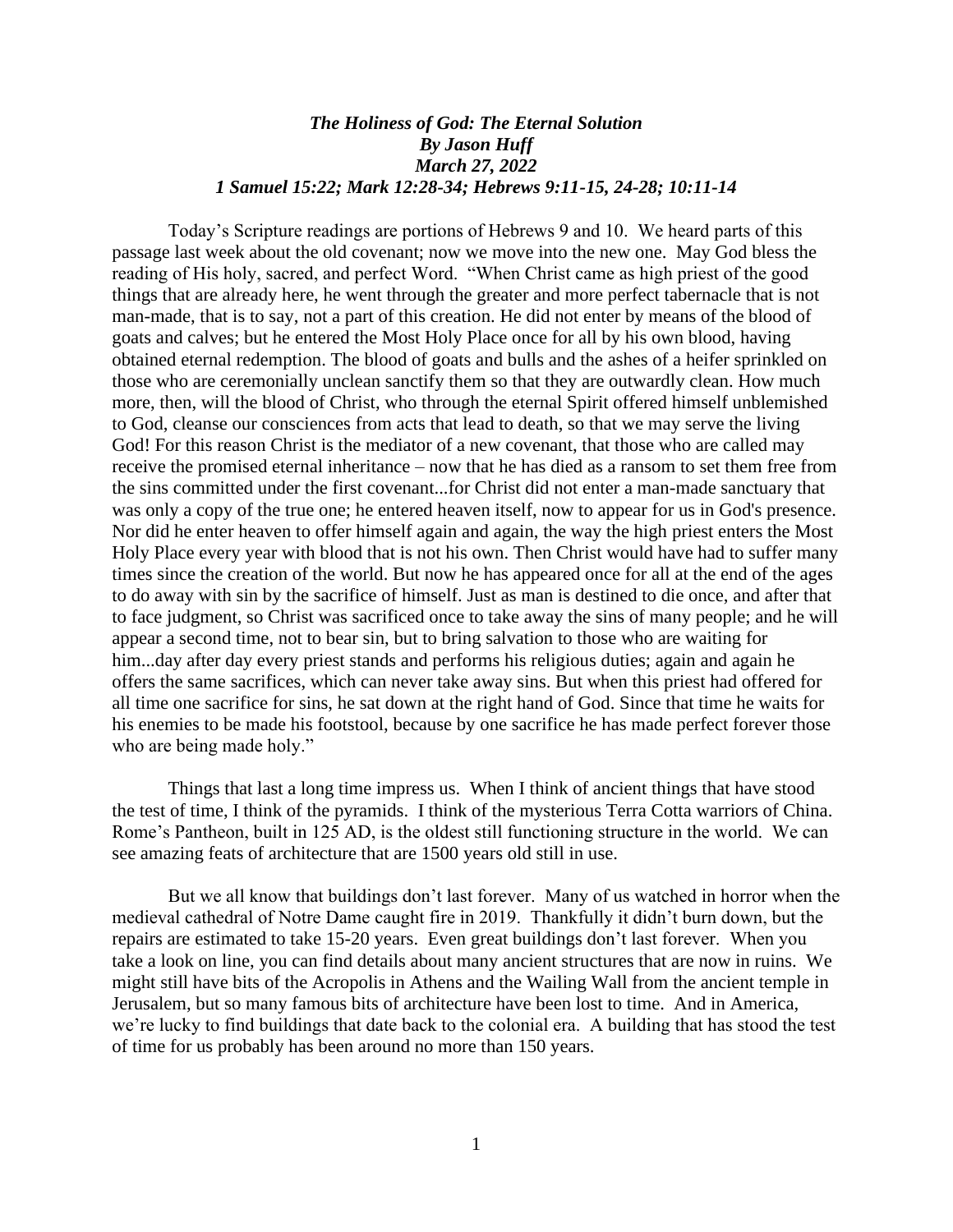It's not a problem for us because we like new and big and shiny things. To us, one building that works is just as good as another. But what about when we need truly permanent solutions, ones that will outlive us? It makes a difference. If we're trying to sell our home, we might have to put on a new roof, but we'll tend to buy one less expensive than if we know this home will be passed down through generations. A 200,000 mile used car might get you to work, but not if you're an Uber driver. Temporary solutions aren't appropriate when we need a permanent solution.

And that's where we are at this week in our series on The Holiness of God too. For those who might have missed a week, let me give you a quick refresher where we've been. We've been talking about how God's key defining characteristic is His holiness. All of His other attributes are held in perfect balance by His holiness. The perfect balance of love and justice, mercy and wrath, kindness and grace and tenderness but also anger at a world in constant disobedience to His ways, all of this is subsumed in His overwhelming holiness. His holiness means He is different from us and transcendent from us. Only by His deliberate choice can we know Him personally and have a relationship with Him. His utter perfection in and of Himself can be seen in His holiness.

As we also learned, God's holiness is a problem for us. His perfection and might and power become a problem when we, sinful human beings that we are, attempt to enter into His presence. Those who acted nonchalantly towards God and His holiness while in His direct presence wound up either dead or cursed, not because God is malicious in any way but because deliberate, willful disobedience is an affront to the very nature of our perfectly righteous God. Just as we can't stay in the sunshine forever without sunscreen, we cannot stand in the presence of God covered with our sin.

Last week, we delved into the central covenant found in the Old Testament last week – the covenant of the Law made with Israel on Mount Sinai. While there were plenty of rules to follow  $-613$ , to be exact – there was also a detailed ritual system that would allow God's people to enter near to His presence, which is what God desired, without being harmed. There were a great number of sacrifices for sin that could absolve all but the worst crimes. Daily, the priests made sacrifices for the nation, and they helped individuals make sacrifices to cover their sins.

The great problem of the sacrificial system was that it provided a temporary covering for sin but not a permanent solution. It could only deal with past sins, not ones made in the future, meaning that the sacrifices were never-ending. When the temple was destroyed in 586BC and then the rebuilt temple destroyed in 70 AD, there was no way that the sacrifices could continue. To this day, it is impossible to make the sacrifices required of the Jewish people in the law.

And even then, while the sacrifices allowed believers to enter into the temple courts without fear, it didn't change people's hearts. It didn't make them holy. In fact, for some, it made them ready to sin even more because they could just sacrifice for whatever wrongdoing they did. God was clearly displeased with this. In the midst of it all, the greater meaning of the law was lost – the reality that we could not keep the law in full and thus needed the mercy of God to have clear consciences before Him.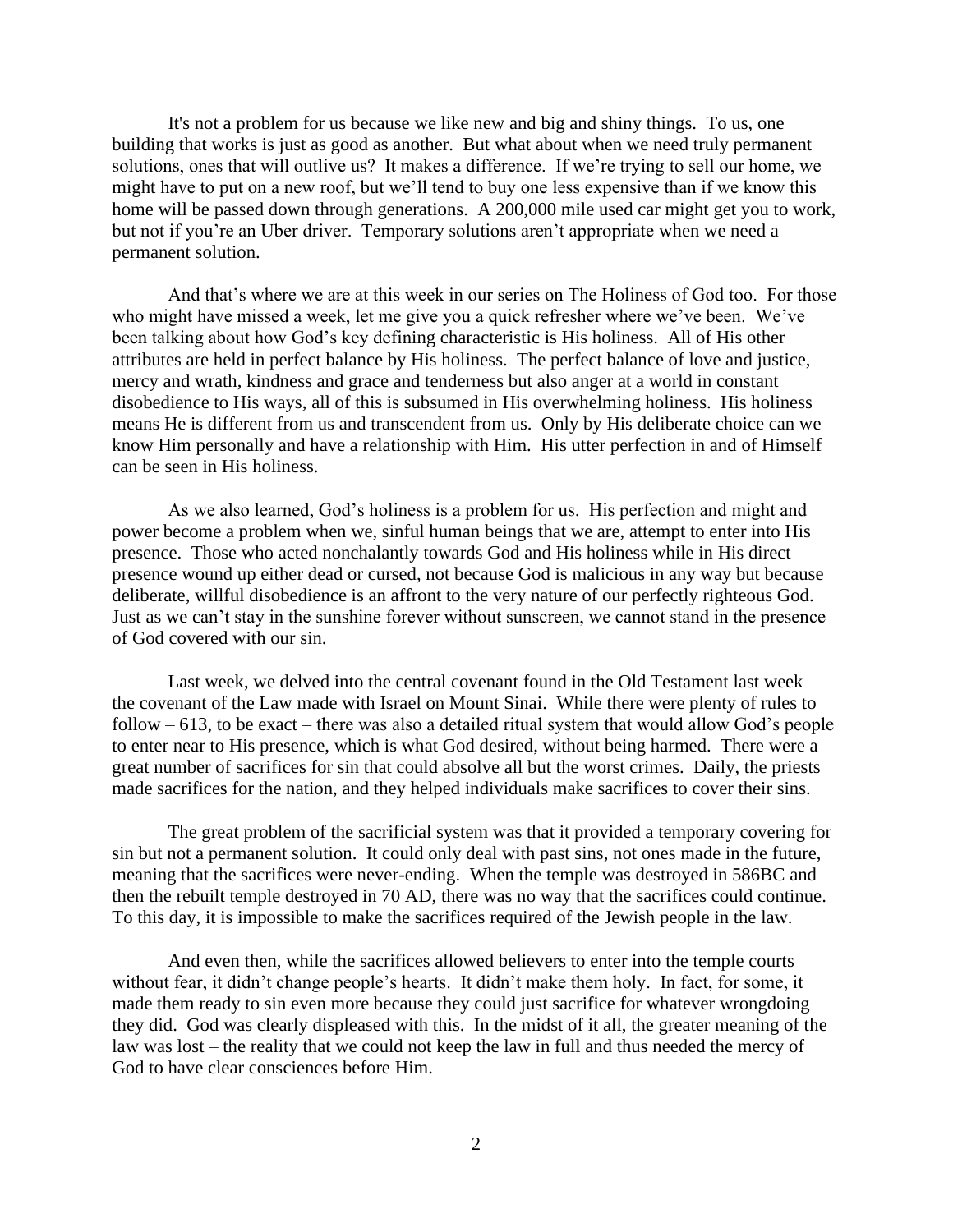That's where we are today, stuck in that place of uncertainty. And, thankfully, this is where Christ comes into the picture. Where once there was an impermanent solution, one that could only cover sin, now there is a permanent solution, which removes sin from us and cleanses us completely – and through Jesus, we can start being made righteous like God and not just have a temporary fix.

So how is this even possible? Let's look at why Jesus can do this for us. First, Jesus is Himself God, part of the triune God of Father, Son, and Holy Spirit, and yet also in His incarnation He became man. Now this is difficult to understand, but it's extremely important, and it's why the solution works. Jesus needed to be God to reconcile us to God. A mere man couldn't do that. But He also needed to be human so that His sacrifice for humanity would be appropriate. The only way the bridge between God and man could be bridged was through someone who could perfectly relate for both and stand for both parties in the covenant. By the unique situation where the Holy Spirit overshadowed Mary, Jesus could be both God and human without the sin nature passed down through Adam entering the equation.

Second, Jesus is perfect Himself. He lives a perfect life. And when we say perfect, we mean that every moment of every day, He was doing the Father's will. It doesn't mean that He never stumbled over a rock or scraped His knee. It means that He perfectly did what the Father desired Him to do. He taught the people; He did miracles; He proclaimed that the Kingdom of God was in their midst. What's amazing is that, unlike what we usually think, it's not just that He did nothing wrong; it's that He did the Father's will right, all the time. Multiple times, the Father spoke from heaven to those around Him proclaiming His pleasure with the Son. This was due to Jesus' total surrender to the Father's will and not His own.

This perfection is also incredibly important, because only the perfect offering could satisfy the justice of God. An imperfect offering, no matter how slight, could not do the trick. But Jesus' perfection is also stunning when you think about His role, to become the new head of humanity for all who would believe and trust in Him. Adam starts off without any flaws. He's in a perfect environment made for him, with God regularly visiting with him, with a companion by his side to be his helper. He has only one way to disobey, and he does so. Adam had every advantage and yet he fell to temptation and sin.

Jesus, on the other hand, has no advantages. He is born into a peasant family. His family has to flee to Egypt for a few years. When they come back, they live in a backwater town in northern Israel of no reputation, Nazareth, so insignificant that one of the disciples when he first learns of Jesus says the catchphrase, "What good can come out of Nazareth?" He lives a threeday journey from Jerusalem, so He has no access to the best scholars of Judaism. Joseph, the man who raised him as his own son, dies well before Jesus starts His ministry at age 30. The religious leaders of the day both hate and fear Him. The people are quick to turn against Him when He has a hard word to say. He is eventually wrongly accused, beaten unmercifully, given a sham trial where He is cleared of the charges by Pontius Pilate but given over for execution anyway to avoid stirring up the Jewish leadership. He has every disadvantage. Through all of that, though, Jesus perseveres. Because of that perseverance, He can be the perfect sacrifice for all time for all of us who become a part of God's Kingdom.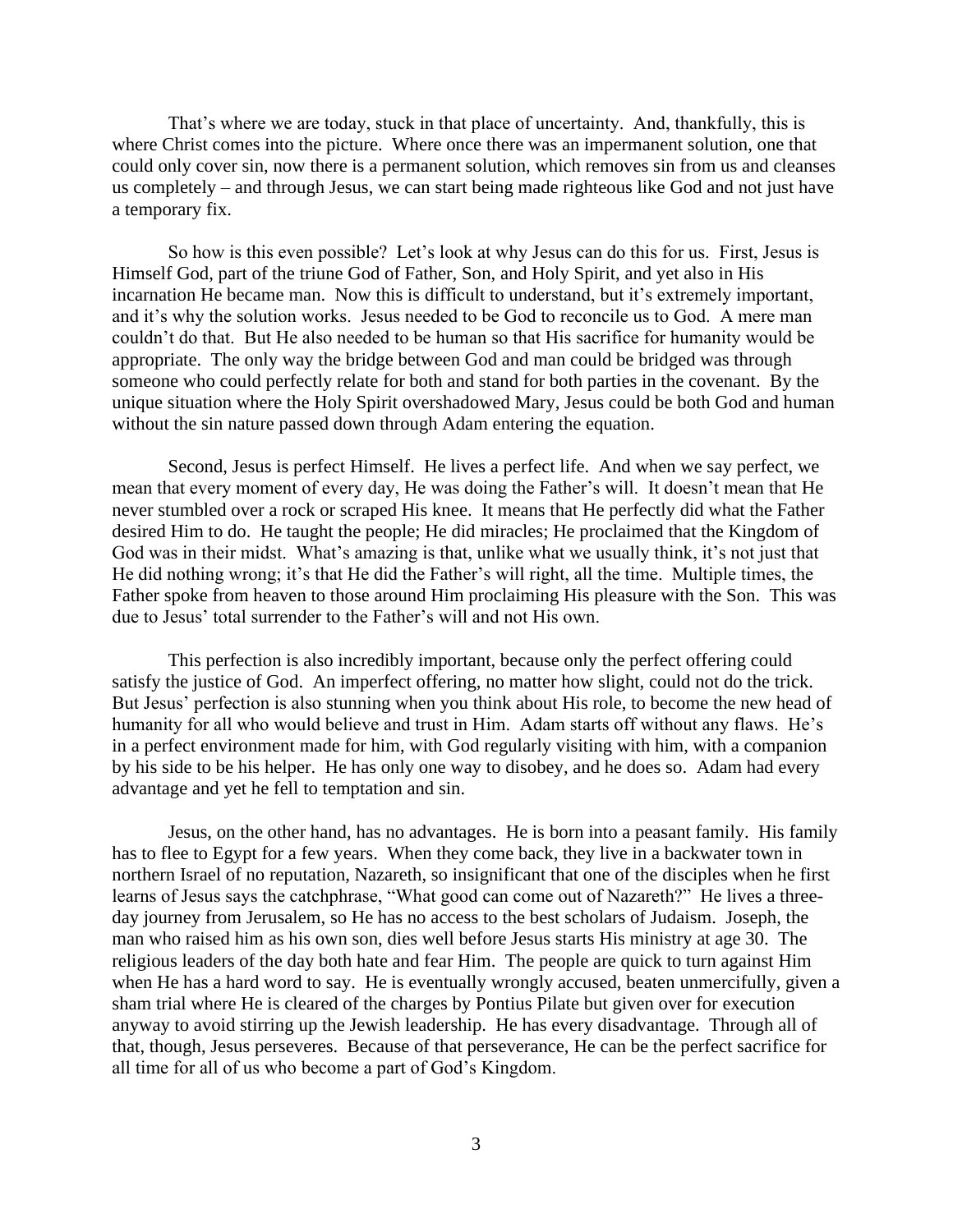So He's both God and man, so He can bridge the gap between the two parties, and He's perfect, so He is absolutely acceptable in the Father's sight. He is truly and completely holy. That's how He becomes the perfect sacrifice for humanity. He does not act as a priest in the earthly temple. Instead, when He dies, because of who He is, because of His perfection, He can enter into the true temple of the living God in heaven. The temple on earth was just a form of it, a copy, signifying and symbolizing the real thing in God's Kingdom but not the same thing. Christ enters into the Most Holy Place, the place of the Father, and offers Himself. By doing so, the Father calls righteous all who put their faith and trust in Jesus. He considers Jesus to be our head, rather than Adam. As Paul says in 1 Corinthians 15, "For as in Adam all die, so in Christ all will be made alive." If you're counted under Jesus, you will live eternally.

And because Jesus was the perfect sacrifice, His sacrifice doesn't need to be repeated. It is once for all. Not only that, but it is Jesus' sacrifice that sanctifies – that's an important word that means to make something holy – Jesus' sacrifice sanctifies not only all believers now, but all believers through time, including those who came before Him. They were saved not by the Law because the Law couldn't save. They were saved by trusting in the Lord, who then accounts Jesus' sacrifice to them and accepts them through Jesus. Because God exists outside of time, He isn't bound to time like we are, so Jesus' sacrifice now covers all who belong to Him throughout all of time.

This is also why our understanding of the Lord's Supper is different from some other churches. I am not a priest in the ancient sense. My job is not to bring the sacrifice of the people to God. Christ has already brought the perfect sacrifice of Himself. When we celebrate Communion, we celebrate Christ's gift for us, we believe we truly commune with Jesus spiritually, but we are not re-presenting the sacrifice of Jesus. The only sacrifice we can bring is one of thanksgiving and praise to the Lord, which is not a sacrifice in the same sense of the ancient sacrifices made for sin.

I'm not going to get into the finer points of that theology and don't want to mis-state what our brother and sisters in other churches believe. The point is, we celebrate that Jesus is risen, we celebrate His sacrifice, but we also always celebrate it as something that is complete and finished, and we don't need a priest to do that for us in some way now. In fact, the Bible says that we are now a kingdom of priests! Because we believe in Christ and trust in Him, we participate in the sacrifice of Christ ourselves and enjoy all its benefits, though not as the priests of the old covenant would.

Now to the question of holiness...how does Jesus fix the problem of our unholiness? How does Jesus make it so that we can forever be in the Father's presence, in His Kingdom, enjoying His goodness with us always? There's two ways Jesus provides the perfect solution. The first is through Himself. His sacrifice wipes away our sin; our sin is sometimes talked about in a financial sense, and in that sense our sin is transferred to His account. When the Father sees us, He does not see us tarnished with sin; instead, He sees the robe of Jesus' righteousness covering us like a garment. We are justified through our faith in Christ. God sees that through faith we are in Jesus; we are united to Him; and we are declared "not guilty." The price for our sin and rebellion has been paid and it is no longer counted against us.